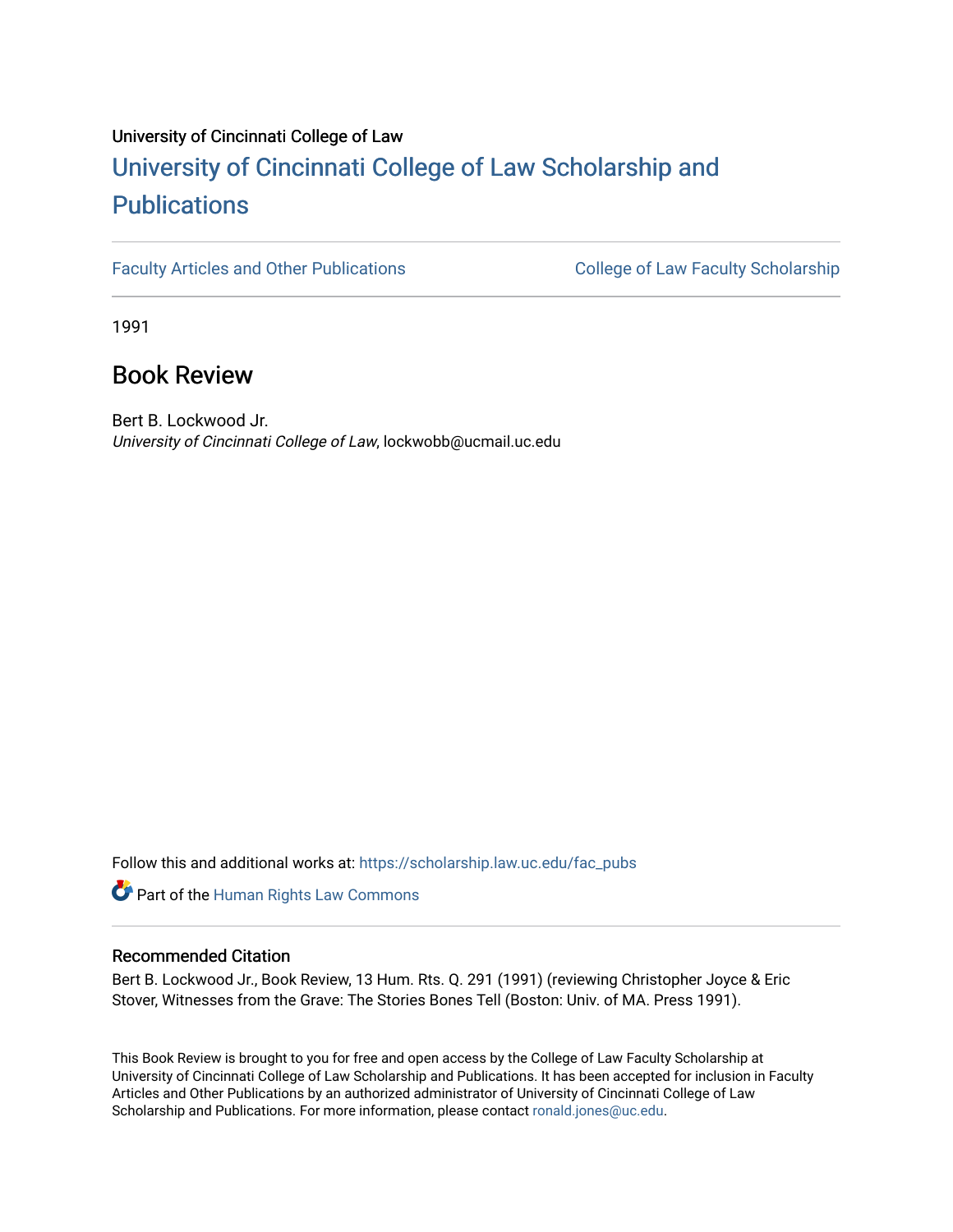### **BOOK REVIEWS**

### WITNESSES FROM THE GRAVE: THE STORIES BONES TELL, by Christopher Joyce and Eric Stover (Boston: University of Massachusetts Press, 1991), 305 pp. \$19.95

The homicidal state shares one trait with the solitary killer-like all murderers, it trips on its own egotism and drops a trail of clues which, when properly collected, preserved, and analyzed are as damning as a signed confession left in the grave.

The great mass murderers of our time have accounted for no more than a few hundred victims. In contrast, states that have chosen to murder their own citizens can usually count their victims by the carload lot. As for motive, the state has no peers, for it will kill its victim for a careless word, a fleeting thought, or even a poem. (p. 217)

The above quotation is from a talk by Clyde Snow at the 1984 annual meeting of the American Association for the Advancement of Science regarding the possible contribution that scientists could offer to the relatives of the "disappeared" in Argentina. I had the opportunity to hear Clyde Snow's slide show presentation at an excellent 1989 conference at Wellesley College devoted to the subject "Science in Aid of Human Rights." The Wellesley presentation focused upon his work in Argentina in locating the graves of the disappeared and reconstructing from the remains who they were and how they met their deaths. I found myself totally captivated by the presentation, not because of the eloquence of Snow as might be suggested by the excerpt quoted above; rather, it was a combination of a subject matter that was new to me, the

effective use of slides, and most importantly the character of Dr. Clyde Snow.

Common to the great teachers I have known is an enthusiasm for the subject matter, and it was clear that Clyde Snow was fascinated by the study of bones. His credentials as a brilliant scientist were apparent. As a detective, he rivals Sherlock Holmes. Snow noted that part of the failure of the Argentine military in covering up their atrocities was not appreciating that the individuals in charge of crematoriums are bureaucrats and thus they keep accurate records. He was able to determine the significant increases in N.N. (no name) graves, especially of young people, in cemeteries located near the torture centers in the period of disappearances. But the power of Snow was the consequence not only of a sense of sagacity wrought from having seen the dark side of human nature but a sense that Clyde Snow was an incorruptibly decent human being.

So impressed was I that I asked Clyde Snow to open the first Annual Meeting of the Amnesty International USA Legal Support Network which we hosted at the Morgan Institute. When the lights were turned back on, I do not recall seeing any dry eyes in this audience of human rights lawyers.

I relate this experience because the talented science writers Christopher Joyce and Eric Stover set Clyde Snow's work in Argentina in the development of the field of forensic anthropology. The setting of the table includes the 1849 dismemberment murder of one Harvard scientist by another, the dissolving of his wife in a vat by a Chicago sausage manufacturer, the 1970s case of John Wayne

*Human Rights Quarterly* 13 (1991) 291-292 © 1991 by The Johns Hopkins University Press